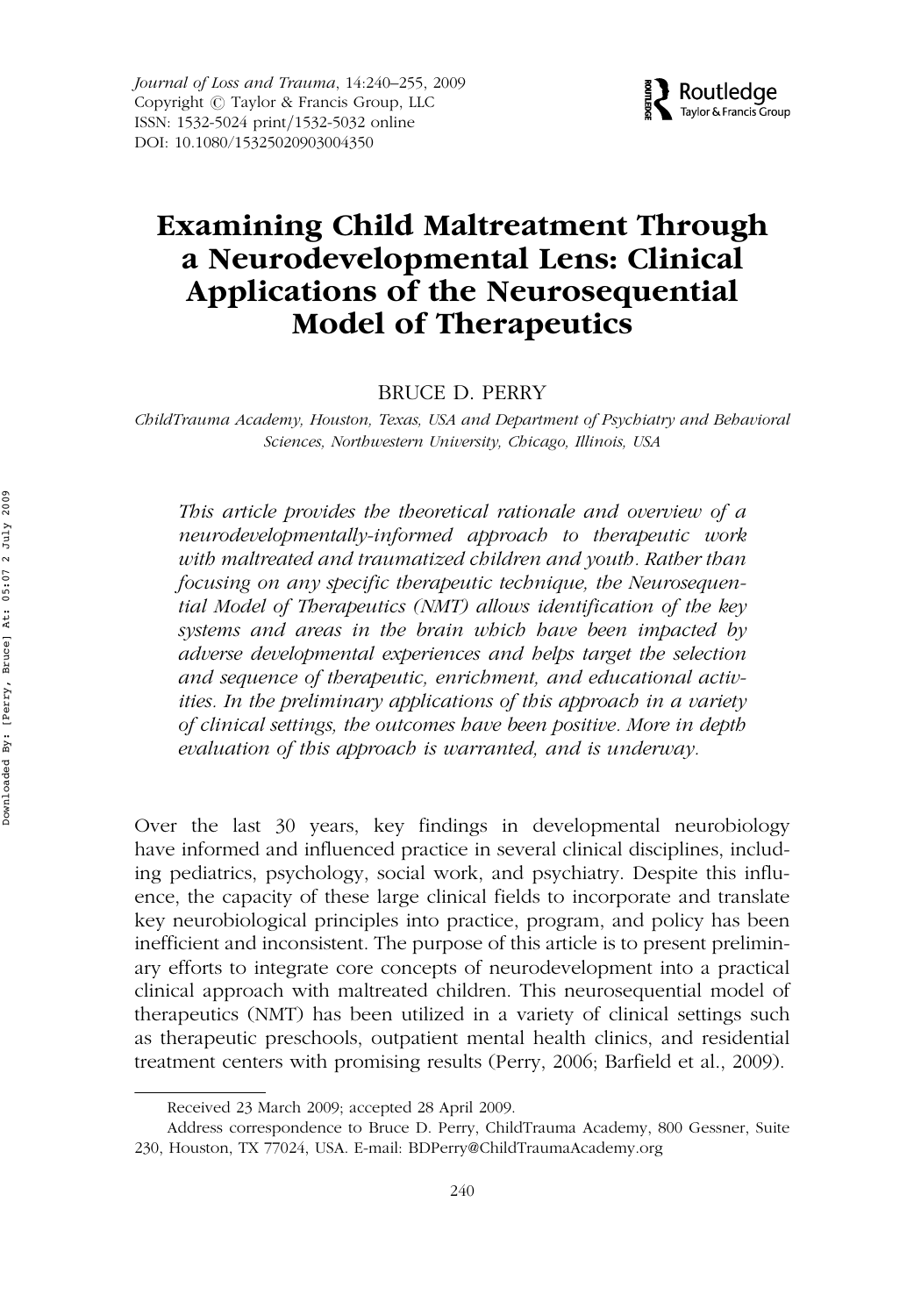# CONTEXT AND CURRENT STATUS

Development is a complex and dynamic process involving billions of interactions across multiple micro (e.g., the synapse) and macro domains (e.g., maternal-child interactions). These interactions result in a unique expression of an individual's genetic potential and create a miracle of dynamic organization in the trillions of component parts (e.g., neurons, glia, synapses) comprising the human brain. Maltreatment disrupts this hardy process; trauma, neglect, and related experiences of maltreatment such as prenatal exposure to drugs or alcohol and impaired early bonding all influence the developing brain. These adverse experiences interfere with normal patterns of experience-guided neurodevelopment by creating extreme and abnormal patterns of neural and neurohormonal activity. The resulting negative functional impact of impaired or abusive caregiving on the developing child has been well documented (e.g., Malinosky-Rummell & Hansen, 1993; Margolin & Gordis, 2000). As expected, in any brain-mediated function examined—from speech to motor functioning to social, emotional, or behavioral regulation—developmental trauma and maltreatment increase risk of dysfunction (see also Perry & Pollard, 1998; Bremner & Vermetten, 2001; Perry, 2001, 2002; Anda et al., 2006).

In the United States alone, there are millions of maltreated children and youth in the educational, mental health, child protective, and juvenile justice systems (Fitzpatrick & Boldizar, 1993; Graham-Berman & Levendosky, 1998). The majority of these children do not receive adequate mental health services; indeed, most are not even known to be maltreated or traumatized. While current policy efforts to create trauma-informed practices and programs are a welcome start, for children and youth, focusing on trauma alone is insufficient. Practice, program, and policy must become substance abuse, attachment, and neglect informed as well; we must become fully ''developmentally informed'' to understand and address the range of problems related to maltreatment. The following sampling of some principles of neurodevelopment illustrates the value of this broader view for clinical practice.

# PRINCIPLES OF NEURODEVELOPMENT

There are many well-documented and emerging findings regarding the genetics, epigenetics, and experience-determined elements of neurodevelopment. Only a few are listed below to serve as examples of how these facts and concepts can inform our understanding of maltreated children and therapeutic work. More complete reviews are available elsewhere (e.g., Perry, 2001, 2002, 2006, 2008).

## Sequential Development

The brain is organized in a hierarchical fashion with four main anatomically distinct regions: brainstem, diencephalon, limbic system, and cortex. During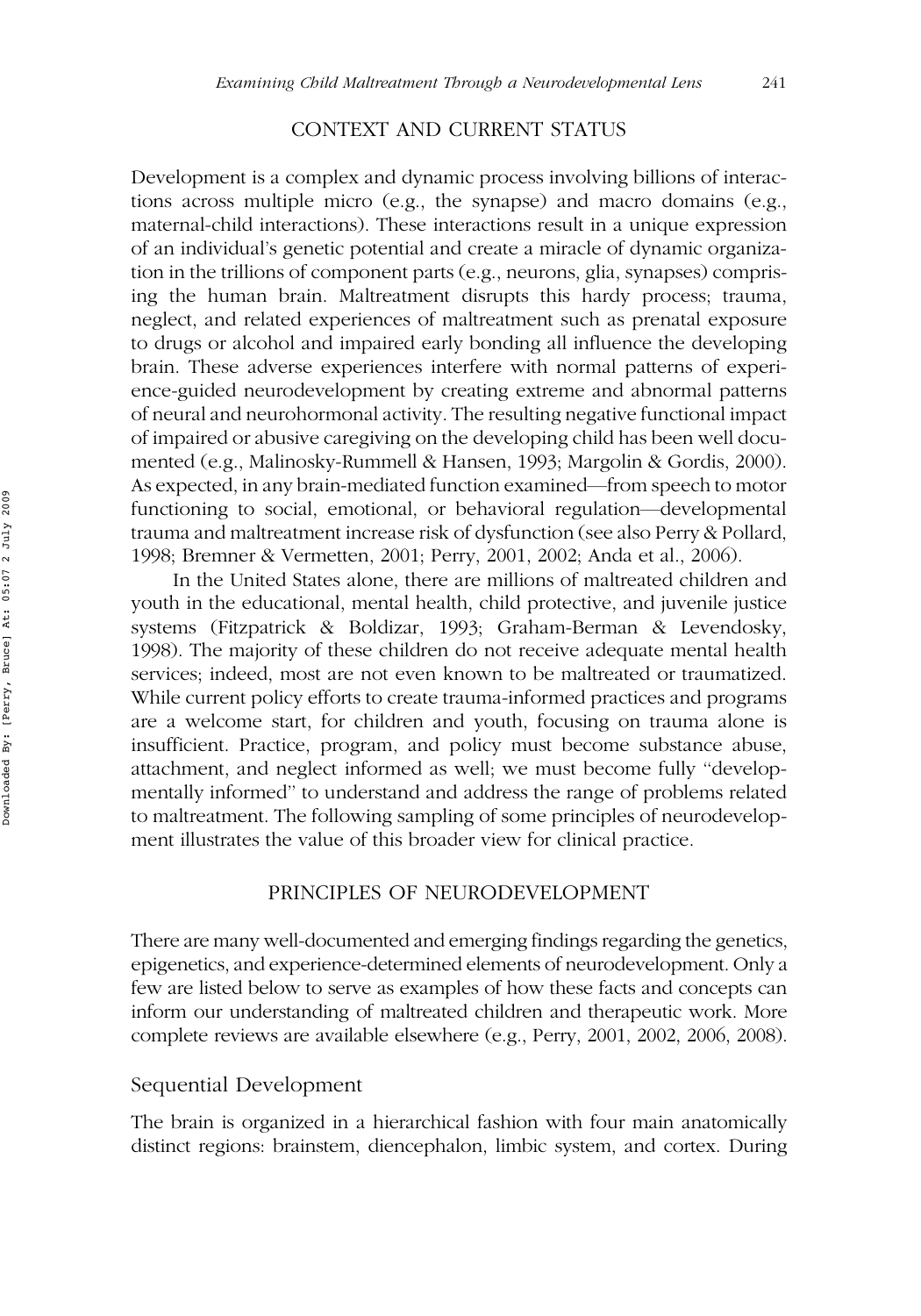development the brain organizes itself from the bottom up, from the least (brainstem) to the most complex (limbic, cortical) areas. While significantly interconnected, each of these regions mediates distinct functions, with the lower, structurally simpler areas mediating basic regulatory functions and the highest, most complex structures (cortical) mediating the most complex functions. Each of these main regions develops, organizes, and becomes fully functional at different times during childhood. At birth, for example, the brainstem areas responsible for regulating cardiovascular and respiratory function must be intact for the infant to survive, and any malfunction is immediately observable. The neural networks involved, therefore, must be mostly organized in utero in order to become functional at birth. In contrast, the cortical areas responsible for abstract cognition have years before they will become fully organized and functional. Each brain area has its own timetable for development. Microneurodevelopmental processes such as synaptogenesis will be most active in different brain areas at different times and, thereby, be more sensitive to organizing or disruptive experiences during these times (sensitive periods).

As the brain is developing from the bottom to the top, the process is influenced by a host of neurotransmitter, neurohormone, and neuromodulator signals. These signals help target cells migrate, differentiate, sprout dendritic trees, and form synaptic connections. Some of the most important of these signals come from the monoamine neural systems (i.e., norepinephrine, dopamine, and serotonin). These crucial sets of widely distributed neural networks originate in the lower brain areas (brainstem and diencephalon) and project to every other part of the developing brain. This architecture allows these systems the unique capacity to communicate across multiple regions simultaneously and therefore provide an organizing and orchestrating role during development and later in life. Due to their wide distribution throughout the brain, and their role in mediating and modulating a huge array of functions, impairment in the organization and functioning of these monoamine neurotransmitter systems can result in a cascade of dysfunction from lower regions (where these system originate) up to all of the target areas higher in the brain. If the impairment occurs in utero (e.g., prenatal exposure to drugs or alcohol) or in early childhood (e.g., emotional neglect or trauma), this cascade of dysfunction can disrupt normal development. Simply put, the organization of higher parts of the brain depends upon input from the lower parts of the brain. If the patterns or incoming neural activity in these monoamine systems is regulated, synchronous, patterned, and of ''normal'' intensity, the higher areas will organize in healthier ways; if the patterns are extreme, dysregulated, and asynchronous, the higher areas will organize to reflect these abnormal patterns.

The clinical implications of this principle speak to the importance of the timing of developmental experience; the very same traumatic experience will impact an 18-month-old child differently than a 5-year-old. Similar traumatic experiences occurring at different times in the life of the same child will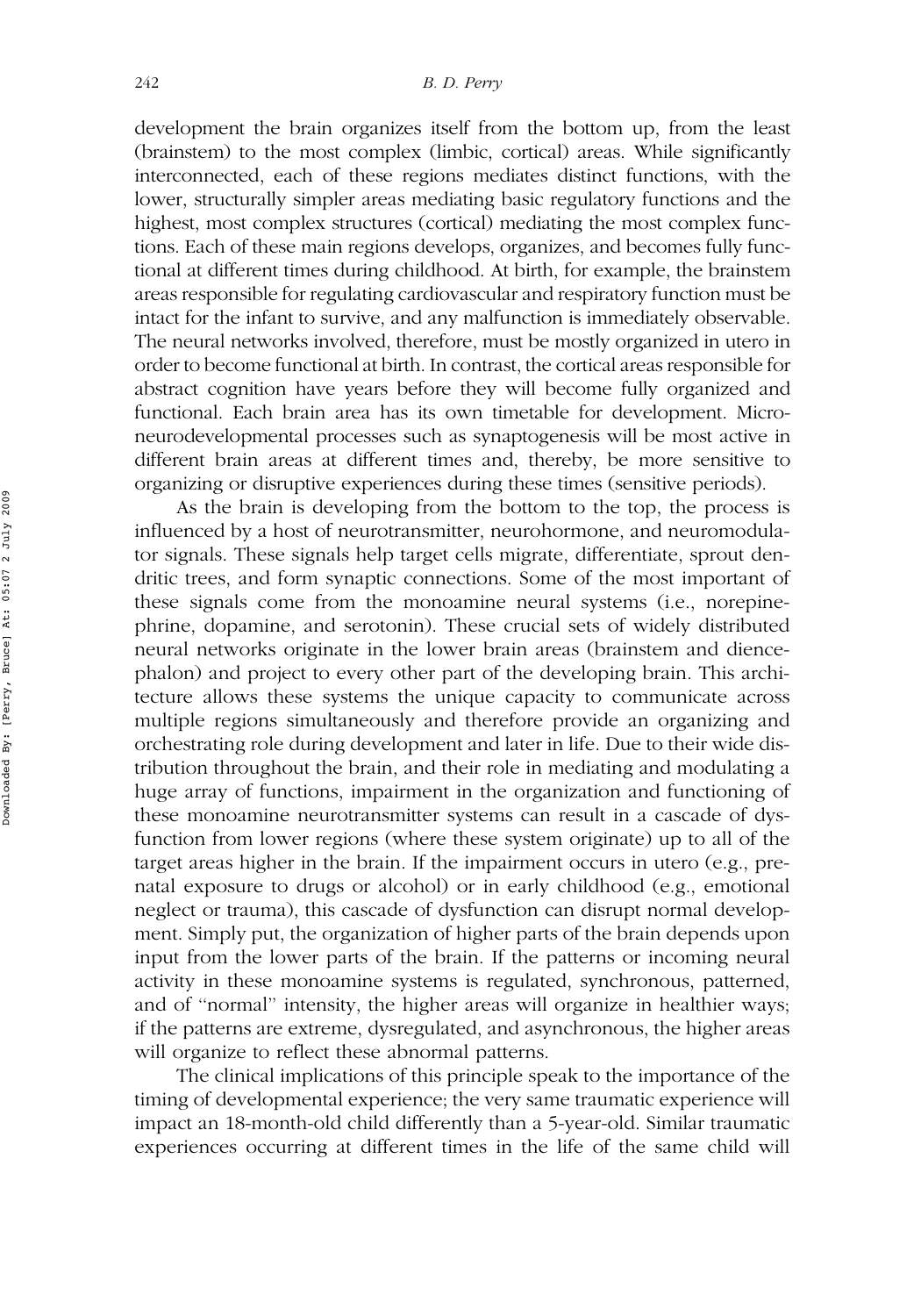influence the brain in different ways; in many cases, the previous exposure has sensitized the child, making him or her more vulnerable to future events. And so it is with the timing of positive experience; the developmental stage of a child has a profound impact on how an educational, caregiving, or therapeutic experience will influence the brain; somatosensory nurturing, for example, will more quickly and efficiently shape the attachment neurobiology of the infant in comparison to the adolescent.

A more subtle clinical implication is that in order to most efficiently influence a higher function such as speech and language or socioemotional communication, the lower innervating neural networks (e.g., locus coeruleus norepinephrine systems) must be intact and well regulated. An overanxious, impulsive, dysregulated child will have a difficult time participating in, and benefiting from, services targeting social skills, self-esteem, and reading, for example. The field of restorative neurology has for many years emphasized the positive impact of repetitive motor activity in cognitive recovery from stroke. This principle suggests that therapeutic massage, yoga, balancing exercises, and music and movement, as well as similar somatosensory interventions that provide patterned, repetitive neural input to the brainstem and diencephalon monoamine neural networks, would be organizing and regulating input that would likely diminish anxiety, impulsivity, and other trauma-related symptoms that have their origins in dysregulation of these systems. Our preliminary findings, and those of others (B. van der Kolk, personal communication, June 2008) with maltreated children with such self-regulation problems, suggest that this is the case (Barfield et al., 2009).

## Activity-Dependent Organization: Use-Dependent Modification

The brain organizes in a use-dependent fashion. In the developing brain, undifferentiated neural systems are critically dependent upon sets of environmental and micro-environmental cues (e.g., neurotransmitters, cellular adhesion molecules, neurohormones, amino acids, ions) in order for them to appropriately organize from their undifferentiated, immature forms (for reviews, see Perry, 2001, 2008). The molecular cues that guide development are dependent, in part, upon the experiences of the developing child. The quantity, pattern of activity, and nature of the activation from these neurochemical and neurotrophic factors depend upon the presence and the nature of the total sensory experience of the child. When the child has adverse experiences—loss, threat, neglect, and injury—there can be disruptions of neurodevelopment leading to compromised functioning (see below).

This principle has many clinical implications. Primary is the role this principle plays in psychopathology. Use-dependent changes in the brain are the origin of neuropsychiatric symptoms related to exposure to threat, fear, chaos, stress, and trauma. The monoamine systems mentioned earlier are crucial components of the stress-response neural networks in the brain.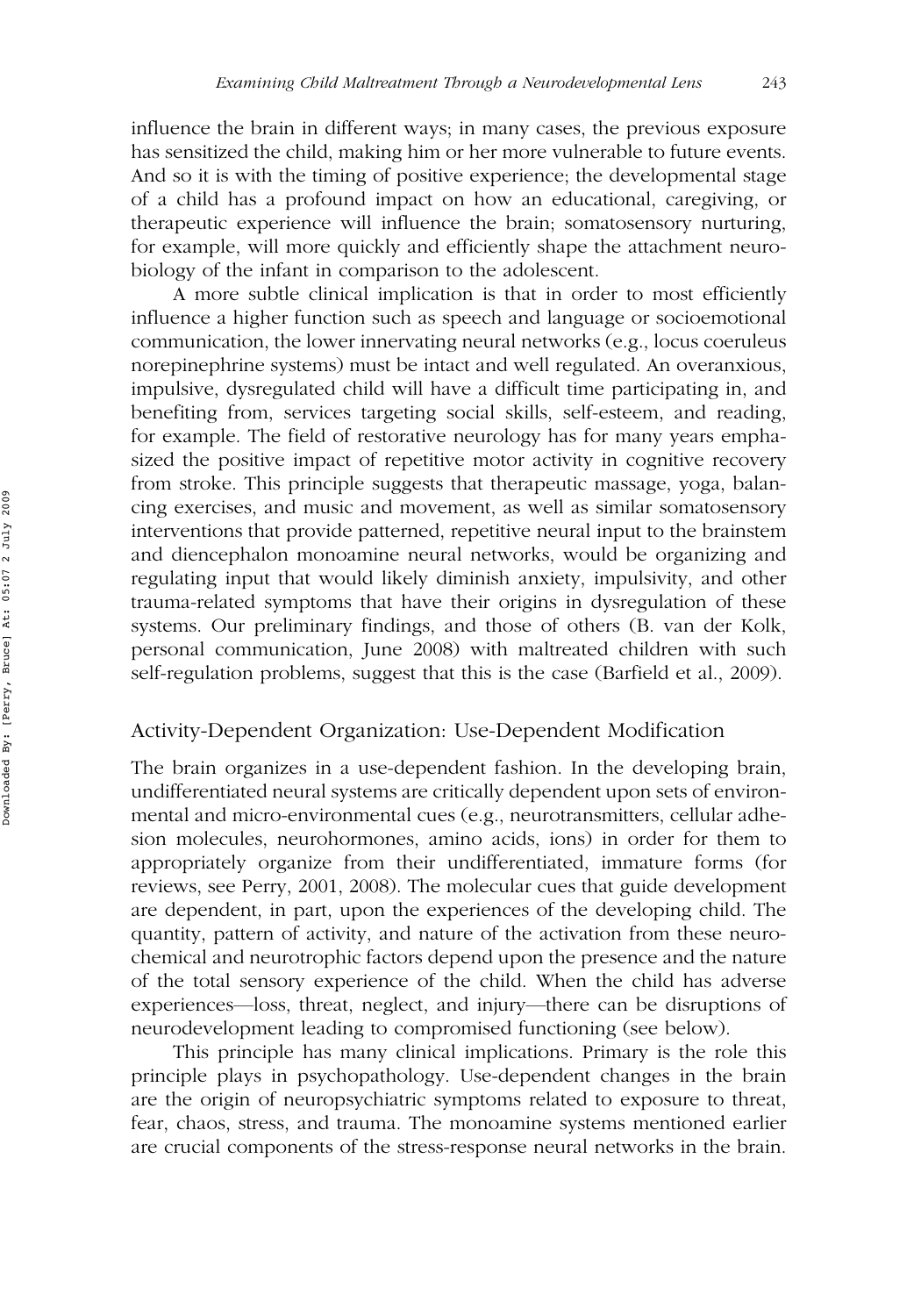When a child (or an adult) is threatened and activates this stress response in an extremely prolonged or repetitive fashion, the neural networks involved in this adaptive response will undergo a ''use-dependent'' alteration. The very molecular characteristics of individual neurons, synaptic distributions, dendritic trees, and a host of other microstructural and microchemical aspects of these important neural networks will change. And the end effect is an alteration in the baseline activity and reactivity of the stress response systems in the traumatized individual. The brain will ''reset''—acting as if the individual is under persistent threat. The details of this process have been well described elsewhere (Perry & Pollard, 1998; Perry, 2001).

The principle of use dependence is at the heart of effective therapy. Therapy seeks to change the brain. Any efforts to change the brain or systems in the brain must provide experiences that can create patterned, repetitive activation in the neural systems that mediate the function/dysfunction that is the target of therapy. In many cases, this will mean (as mentioned above) that the target of the intervention should be the *innervating neural systems* and not the area or system that is the final mediator of the function/ dysfunction (e.g., physical exercise helps stroke victims recover speech). This is a significant problem in the conventional mental health approach to maltreated children; many of their problems are related to disorganized or poorly regulated networks (e.g., the monoamines) originating lower in the brain. Yet, our clinical interventions often provide experiences that primarily target the innervated cortical or limbic (i.e., cognitive and relational interactions) regions in the brain and not the *innervating* source of the dysregulation (lower stress-response networks). Even when targeting the appropriate systems in the brain, we rarely provide the repetitions necessary to modify organized neural networks; 1 hour of therapy a week is insufficient to alter the accumulated impact of years of chaos, threat, loss, and humiliation. Inadequate ''targeting'' of our therapeutic activities to brain areas that are not the source of the symptoms and insufficient ''repetitions'' combine to make conventional mental health services for maltreated children ineffective.

The origins of—and therapeutic recovery from—neglect are manifestations of the principle of use dependence as well. Neglect, from a neurodevelopmental perspective, is the absence of the necessary timing, frequency, pattern, and nature of experience (and the patterns of neural activation caused by these experiences) required to express the genetic potential of a core capability (e.g., self-regulation, speech and language, capacity for healthy relational interactions). Neglect-related disruptions of experiencedependent neural signals during early life lead to a range of abnormalities or deficits in function (see Perry, 2001, 2006). As discussed above, the malleability of the brain shifts during development, and therefore the timing and specific ''pattern'' of neglect influence the final functional outcome. A child deprived of consistent, attentive, and attuned nurturing for the first 3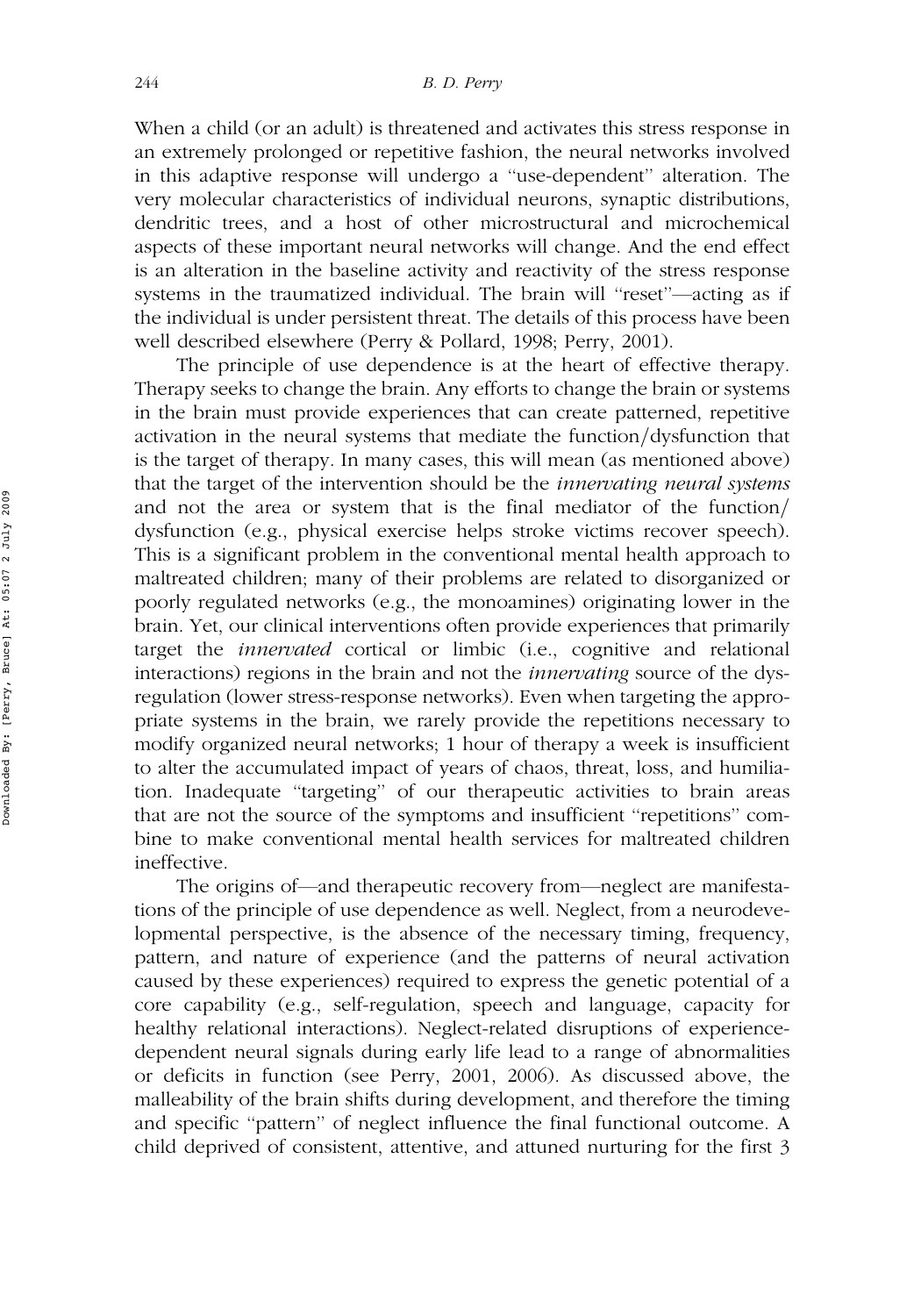years of life who is then adopted and begins to receive attention, love, and nurturing may not be capable of benefiting from these experiences with the same malleability as an infant. In some cases, this later love is insufficient to overcome the dysfunctional organization of the neural systems mediating socioemotional interactions. With little appreciation of neurodevelopment, neglect-related problems in maltreated children are missed (in over 80% of children under the age of 6 removed by child protective services, there are significant developmental problems, yet this population rarely receives a developmental assessment in most states), ignored (a minority of children in child protective service care with mental health, learning, speech and language, or developmental problems receive consistent services), or lumped into the overinclusive current label of ''complex'' trauma or, worse, bipolar disorder. Even when children do receive mental health services, neglect-related issues are rarely appreciated as having a distinct pathophysiology and pathogenesis related to but different from trauma.

# Disproportional Valence of Early Childhood Experience

The sequential development of the brain and the activity dependence of neurodevelopment create times during development when a given neural system is more sensitive to experience than others. In healthy development, that sensitivity allows the brain to rapidly and efficiently organize in response to the unique demands of a given environment to express from its broad genetic potential those characteristics that best fit the child's world; different genes can be expressed, and different neural networks can be organized from the child's potential to best fit that family, culture, and environment. We all are aware of how rapidly young children can learn language, develop new behaviors, and master new tasks. The very same neurodevelopmental sensitivity that allows amazing developmental advances in response to predictable, nurturing, repetitive, and enriching experiences makes the developing child vulnerable to adverse experiences.

The simple and unavoidable conclusion of these neurodevelopmental principles is that the organizing, sensitive brain of an infant or young child is more malleable to experience than a mature brain. While experience may alter the behavior of an adult, experience literally provides the organizing framework for an infant and child. Because the brain is most plastic (receptive to environmental input) in early childhood, the child is most vulnerable to variance of experience during this time. Again, the clinical, practice, and policy implications are profound. Early identification and aggressive early interventions are more effective than reactive services. Despite solid research documentation on early intervention and effective therapeutic services targeting young mothers, infant mental health, home visitation programs, and high-quality child care programs, support for these programs is scant and inadequate.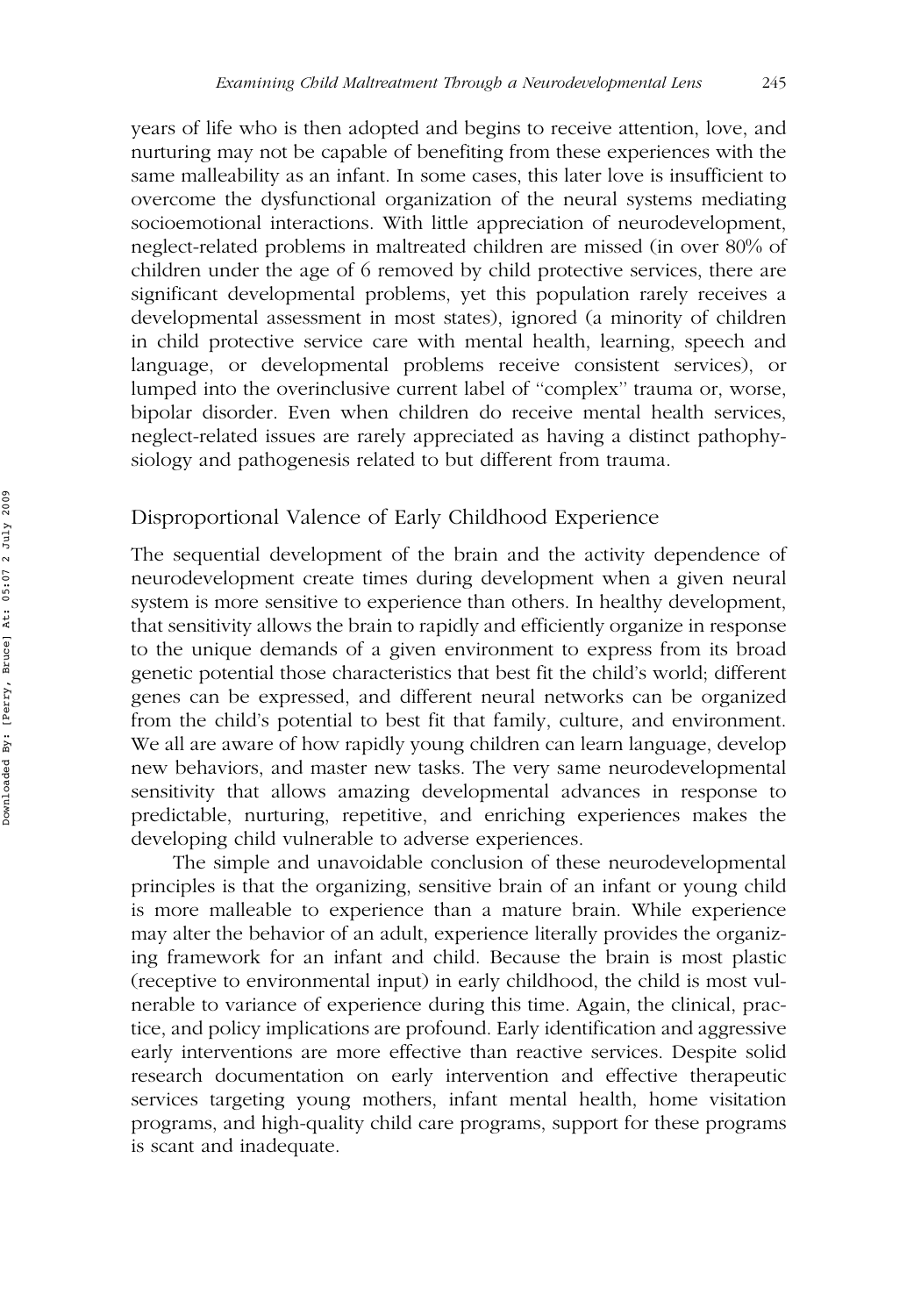# Relational Mediation of Major Developmental Experiences

Life is full of novelty, unpredictability, challenges, stressors, and, often, trauma. There are individual differences in how we cope with and overcome stress and trauma. Much is yet to be understood; genetic factors, for example, appear to influence hardiness or sensitivity. Yet, one recurring observation about resilience and coping with trauma is the power of healthy relationships to protect from and heal following stress, distress, and trauma. This relational modulation of stress is mediated by two interrelated and broadly distributed systems in the human brain: the stress response systems and neural networks involved in bonding, attachment, social communication, and affiliation. To best understand the intimate interdependence of these systems in the brain, it is useful to examine the conditions into which the human brain evolved.

For the vast majority of the last 200,000 years, humans have lived in hunter-gatherer clans in the natural world. The size of our living groups was small—40 to 60 people. These multigenerational, multifamily groups were the main source of safety from the dangers of the world. Our survival depended upon the ability to communicate, bond, share, and receive from other members of our family and clan. Without others, the individual could not survive in the natural world. Then, and today, the presence of familiar people projecting the social-emotional cues of acceptance, compassion, caring, and safety calms the stress response of the individual: ''You are one of us, you are welcome, you are safe.'' This powerful positive effect of healthy relational interactions on the individual—mediated by the relational and stress-response neural systems—is at the core of relationally based protective mechanisms that help us survive and thrive following trauma and loss. Individuals who have few positive relational interactions (e.g., a child without a healthy family/clan) during or after trauma have a much more difficult time decreasing the trauma-induced activation of the stress response systems and therefore will be much more likely to have ongoing symptoms (i.e., there will be more prolonged and intense activation of the stress response systems and, hence, a ''use-dependent'' alteration in these systems). This capacity to benefit from relational interactions is, in turn, derived from our individual developmental experiences.

At birth, the developing stress-response networks in the brain (including the monoamine systems mentioned above) are rapidly organizing. The primary source of the patterned somatosensory interactions that provide the organizing neural input to the developing stress-response system is the primary caregiver. The role of the stress response system is to sense distress (e.g., hunger, thirst, cold, threat) and then act to address this challenge to homeostasis to promote survival: if hungry, eat; if cold, find shelter; if thirsty, drink. Infants are incapable of meeting their needs; they cannot feed, warm, or comfort themselves and depend upon their caregiver to become the external stress regulator. The primary caregiver, through consistent, nurturing, and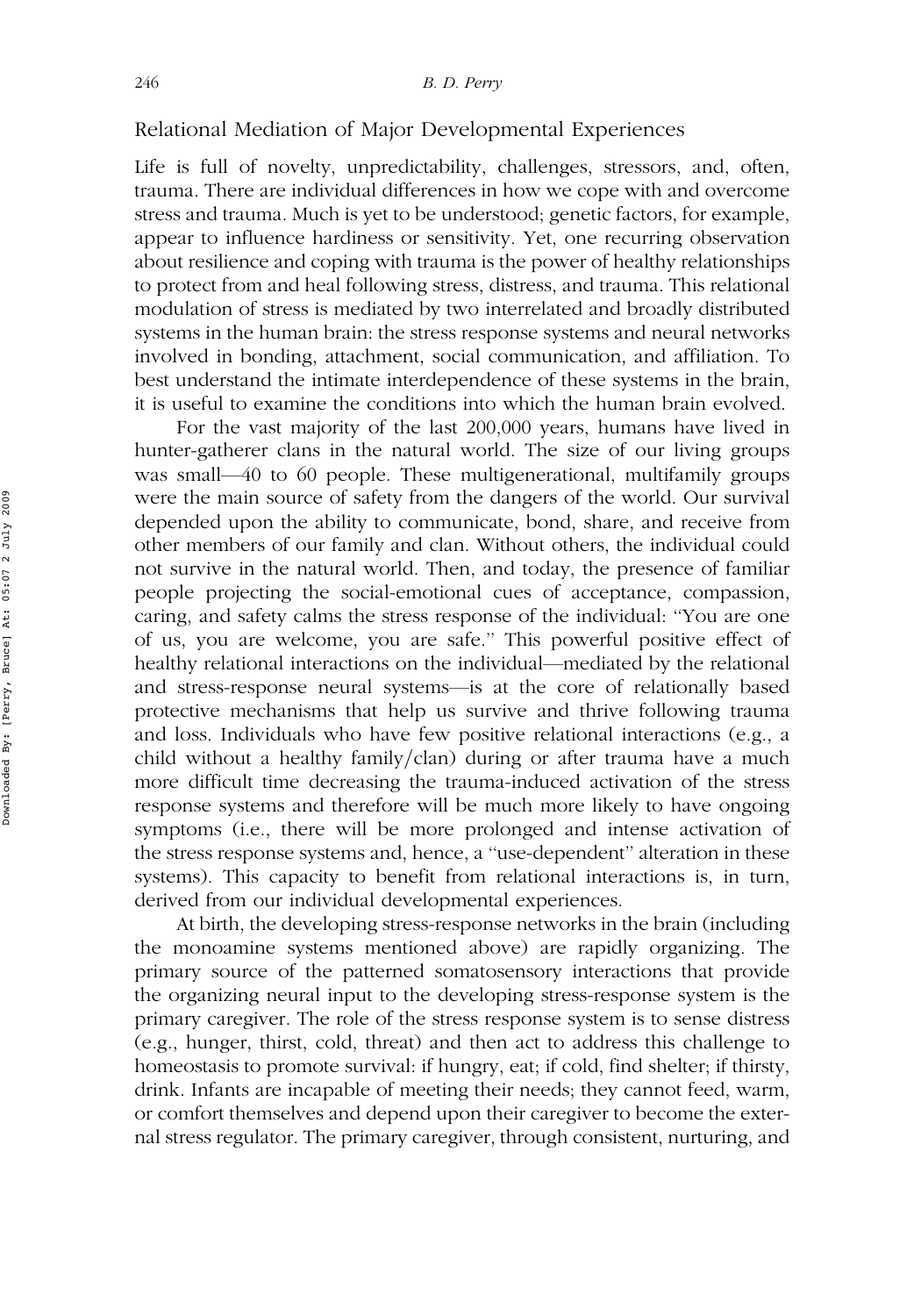predictable responsive caregiving, provides the patterned, repetitive neural stimulation (again, the principle of ''use dependence'') for the infant's developing brain required to build in an adaptive and flexible stress-response capacity (self-regulation) as well as healthy attachment capabilities. If the caregiver is depressed, stressed, high, inconsistent, or absent, these two crucial neural networks (stress-response and relational) develop abnormally. The result is a child more vulnerable to future stressors and less capable of benefiting from the healthy nurturing relational supports that might help buffer future stressors or trauma.

Early developmental experiences with caregivers—the infant's first exposure to humans—create a set of associations and ''templates'' for the child's brain about what humans are. Are humans safe, predictable? Are they a source of sustenance, comfort, and pleasure? Or are they unpredictable and a source of fear, chaos, pain, and loss? These initial caregiving experiences create the ''template'' that the child carries into future relational interactions, either increasing or decreasing the capacity of the child to benefit from future nurturing, caring, and invested adults. Relationships in early  $childhood, then, can alter the vulnerability/resilience balance for an indivi$ dual child (do human relational interactions calm you when distressed because your ''template'' is based upon nurturing, or do they make you feel more anxious and vulnerable because your primary caregiver was inconsistent and abusive?).

There is another aspect of the interconnectedness of the stress response and relational neurobiology. The human experience is characterized by clan-on-clan, human-on-human competition for limited resources. Indeed, the major predator of humans is now, and has always been, other humans. In our competitive, violent past, encounters with unfamiliar, nonclan members were as likely to result in harm as in harmony. As the infant becomes a toddler and the toddler becomes a child, the brain is making a catalogue of ''safe and familiar'' attributes of the humans in his clan; the language, the dress, the nonverbal elements of communication, and the skin color of his family and clan become the attributes of ''safe and familiar'' that, in future interactions with others, will tell his stress response networks to be calm. In contrast, when this person interacts with strangers, the stress response systems activate; the more unfamiliar the attributes of this new person, the more the activation. In some cases, a clan's beliefs may have exacerbated this; if the child grows up with ethnic, racial, or religious beliefs and values that degrade or dehumanize others, the stress activation that results in an encounter with different people can be extreme. In this case, relational interactions activate and exacerbate trauma-related stress reactivity. A recent study by Chiao and colleagues (2008), for example, showed that fear-related social cues from individuals from one's own group/ethnicity have greater "power." They will induce greater amygdala activation than similar cues from individuals not in one's group. Similar group contagion of positive emotional states has been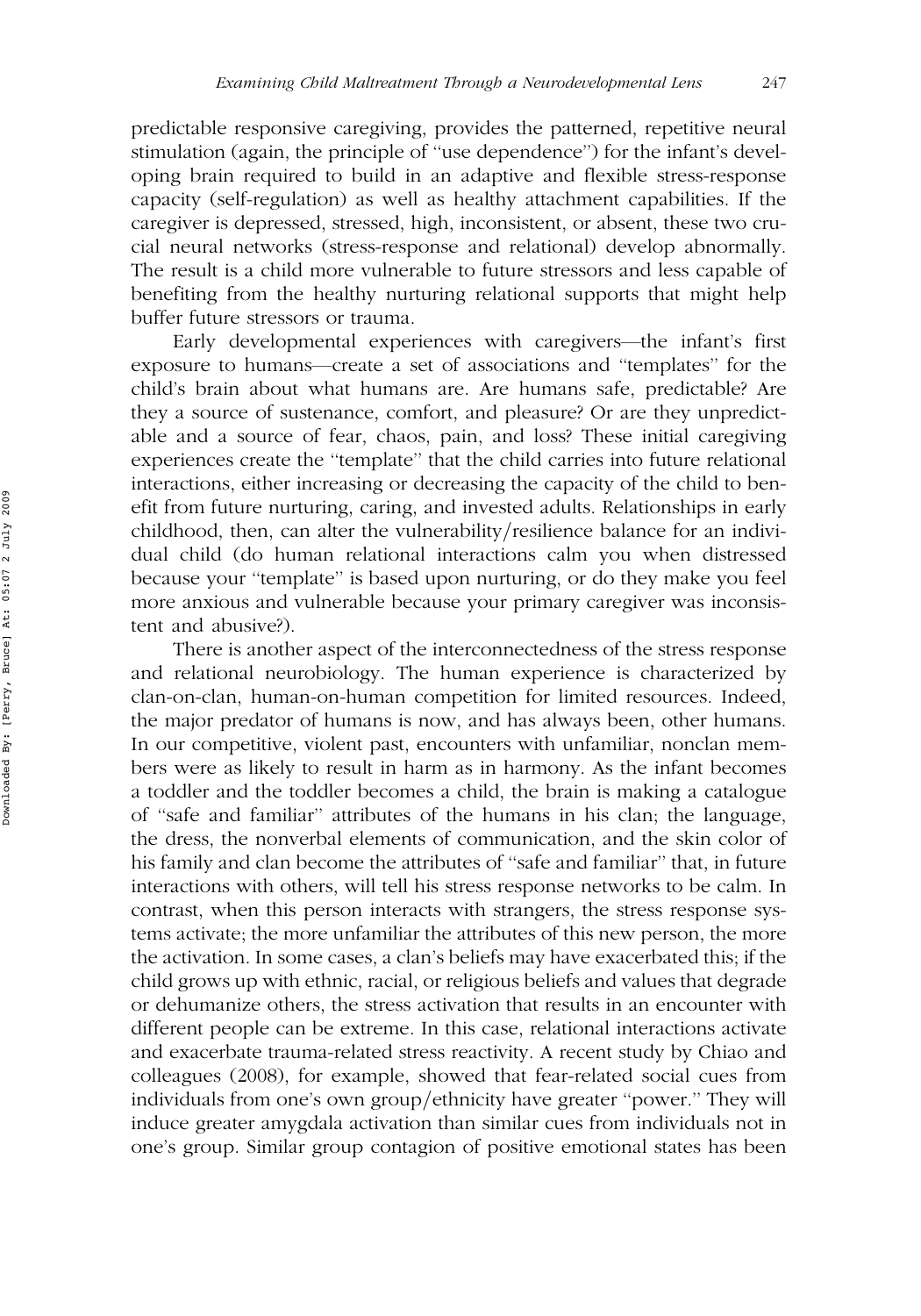documented (e.g., Fowler & Christakis, 2008). All of this points to the powerful influence of the social milieu on individual neurobiological functioning.

The social milieu, then, becomes a major mediator of individual stress response baseline and reactivity; nonverbal signals of safety or threat from members of one's "clan" modulate one's stress response. The bottom line is that healthy relational interactions with safe and familiar individuals can buffer and heal trauma-related problems, while the ongoing process of ''tribalism''—creating an ''us'' and ''them''—is a powerful but destructive aspect of the human condition, exacerbating trauma in individuals, families, and communities attempting to heal.

The clinical implications of this understanding of the power of relational health are, again, profound. As one would predict, research suggests that social connectedness is a protective factor against many forms of child maltreatment, including physical abuse, neglect, and nonorganic failure to thrive, as well as a means of promoting prosocial behavior (Belsky et al., 2005; Caliso & Milner, 1992; Egeland, Jacobvitz, & Sroufe, 1988; Rak & Patterson, 1996; Travis & Combs-Orme, 2007; Chan, 1994; Coohey, 1996; Guadin et al., 1993; Hashima & Amato, 1994; Pascoe & Earp, 1984; Altemeier, O'Connor, Sherrod, & Vietze, 1985; Benoit, Zeanah, & Barton, 1989; Crnic, Greenberg, Robinson, & Ragozin, 1984; Gorman, Leifer, & Grossman, 1993). The number, quality, and stability of relational interactions matter to the child. Removing children from abusive homes also may remove them from their familiar and safe social network in school, church, and community. And worse, the presence of new and unfamiliar individuals can actually activate the already sensitized stress-response systems in these children, making them more symptomatic and less capable of benefiting from our efforts to comfort and heal. Our well-intended interventions often result in relational impermanence for the child: foster home to foster home, new schools, new case workers, new therapists as if these are interchangeable parts. They are not. Even ''best-practice'' therapeutic work is ineffective in an environment of relational instability and chronic transition.

# TRANSLATIONAL NEUROSCIENCE: THE NEUROSEQUENTIAL MODEL OF THERAPEUTICS

Over the last 20 years, we have been adapting our clinical practice to incorporate emerging findings from neuroscience. This has resulted in a shift from a traditional medical model approach to a more developmentally sensitive, neurobiology-guided practice. The results are promising (see Perry, 2006; Barfield et al., 2009). A brief overview follows.

The neurosequential model of therapeutics (NMT) is not a specific therapeutic technique or intervention; it is an approach to clinical work that is informed by neuroscience (Perry, 2006). It is, in short, an effort in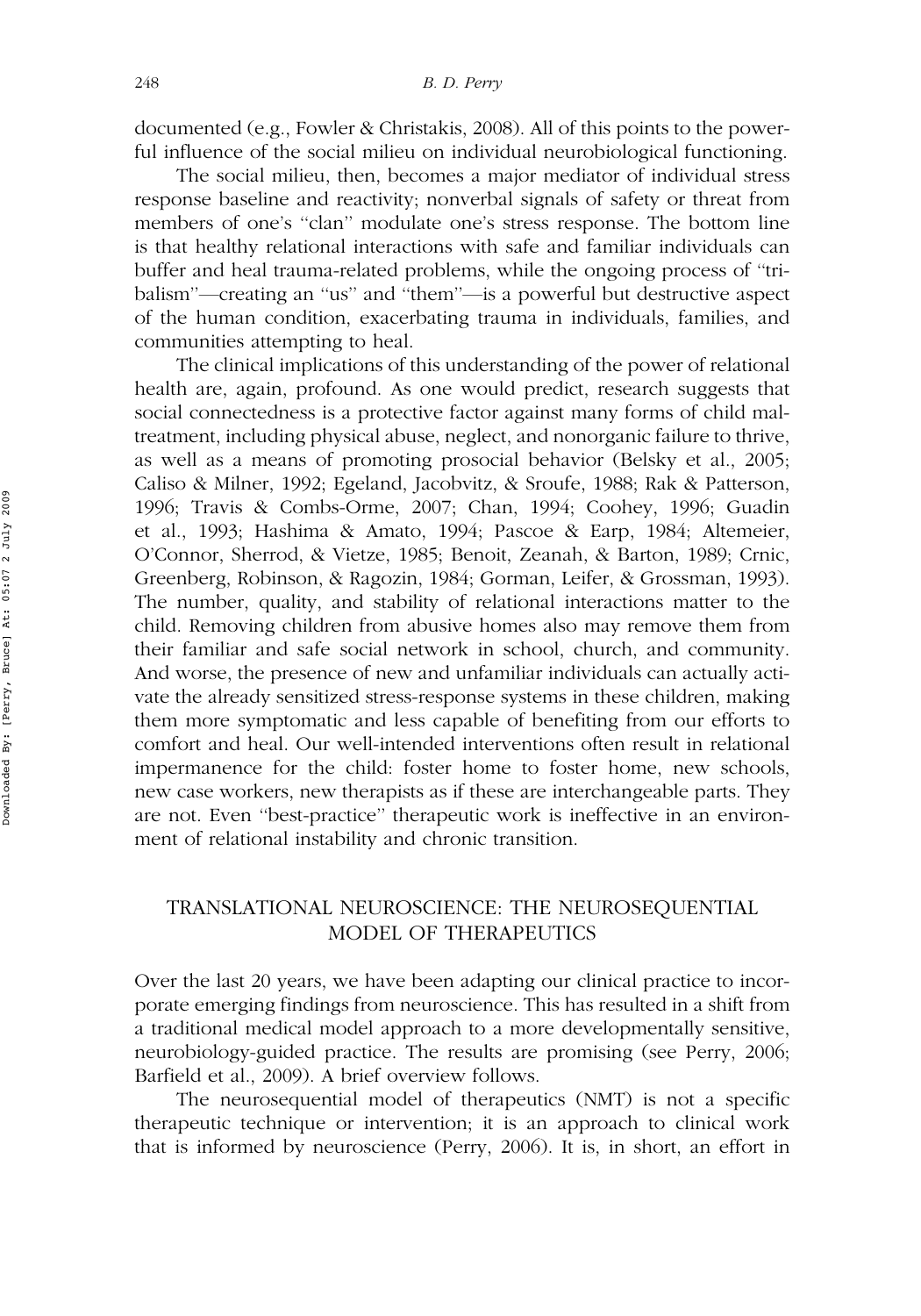translational neuroscience that has been evolving over the last 15 years. The NMT process structures assessment and identification of primary problems and strengths, and it sequences the application of interventions (educational, enrichment, and therapeutic) in a way that reflects the child's specific developmental needs in a variety of key domains and is sensitive the to core principles of neurodevelopment—some of which have been articulated above. There are three central elements of the model: a developmental history, a current assessment of functioning, and a set of recommendations for intervention and enrichment that arise from the process.

# NMT Developmental History

The brain organizes as a reflection of experiences both good and bad. To understand an individual, therefore, one needs to know his or her history. The NMT assessment is focused on the developmental history of the child. The NMT core assessment reviews the timing, nature, and severity of developmental challenges; these are scored, resulting in an estimate of developmental ''load.'' This also allows an estimate of which neural networks and functions would plausibly be impacted by the child's developmental insults or history of trauma (Perry, 2001, 2006). For example, intrauterine insults such as alcohol use or perinatal caregiving disruptions (such as an impaired, inattentive primary caregiver) will predictably alter the norepinephrine, serotonin, and dopamine systems of the brainstem and diencephalon that are rapidly organizing during these times in life. These early life disruptions, in turn, will result in a cascade of regulatory functions impacting a wide distribution of other brain areas and functions that these important neural systems innervate (for more, see Perry, 2008).

A second important element of the NMT core assessment is a review of the relational history of the child during development. As discussed above, relational milieu can be protective and confer some capacity to buffer the impact of trauma, while relational instability and multiple transitions can exacerbate developmental insults. This NMT relational health history provides important insights into attachment and related resiliency or vulnerability factors that may have impacted the functional development of the child (see Figure 1).

# NMT Functional Status and Brain ''Mapping''

The second component of the NMT process is a review of current functioning that allows us to make estimates of which neural systems and brain areas are involved in the various neuropsychiatric symptoms. An interdisciplinary staffing is typically the method for this functional review. This process helps in the development of a working functional brain map for the individual (see Figure 2). This visual representation gives a quick impression of developmental status in various domains of functioning: A 10-year-old child, for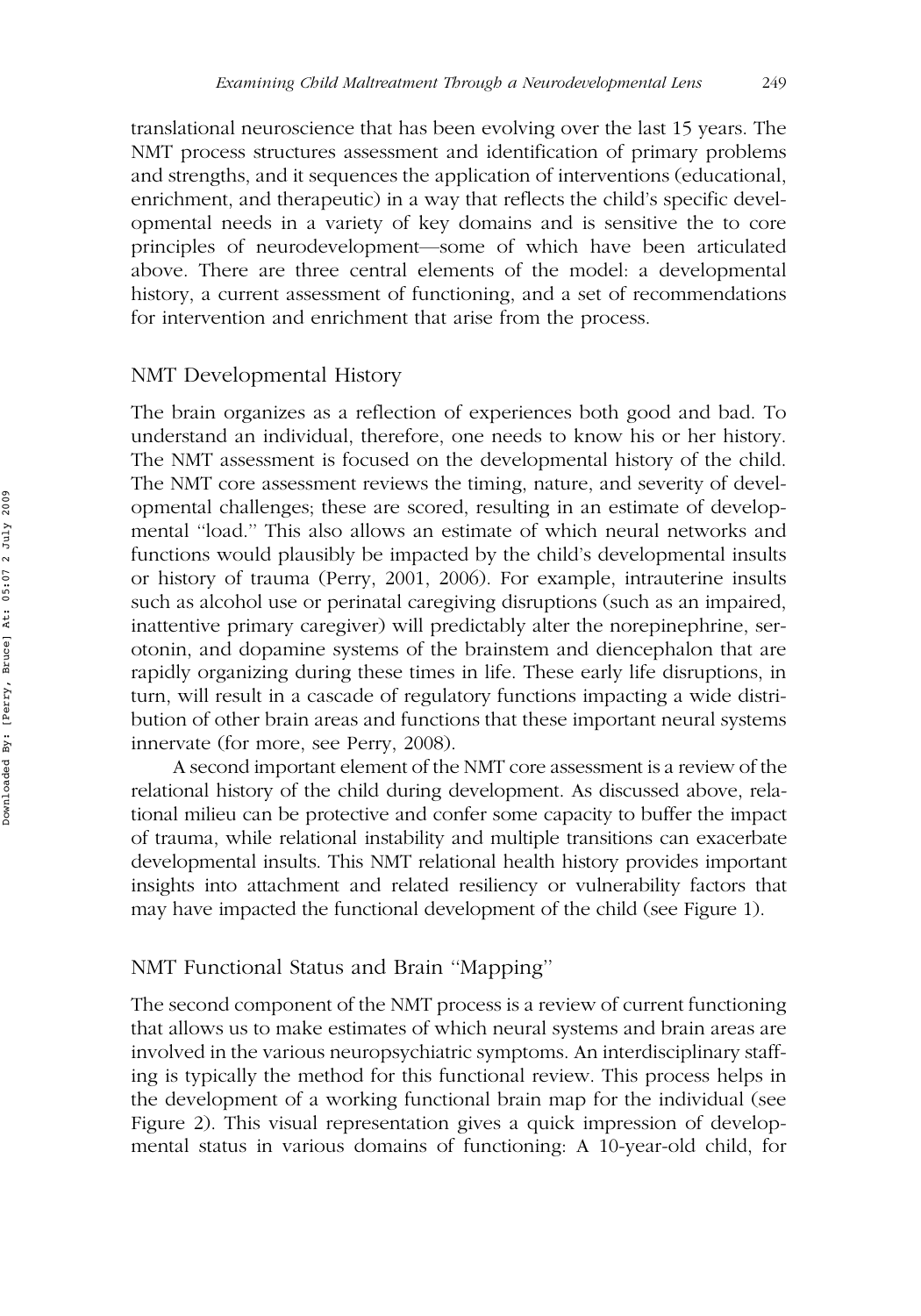

FIGURE 1 Relationship between developmental insults (trauma and neglect) and functional

organization of the brain. Using the NMT developmental history measure (higher scores indicate more developmental insult such as trauma and neglect) and the NMT functional brain mapping scores (higher scores indicate positive functioning), a linear relationship is seen between number and intensity of developmental insults and the compromise in normal development and functioning of the brain. It is of interest to note that individuals who fall below the line tend to have more profound relational poverty (e.g., multiple placements, disengaged or unhealthy primary caregiving) during development, and those above the line have relatively more protective relational health (e.g., extended family, few placement disruptions, more stable family relationships). The individuals at upper left  $(NMT FS = approximately 90-100)$  are healthy comparison children. The outlying individual at lower left is a child with autism, healthy caregiving, and minimal adverse experiences during development. (Bruce D. Perry  $@$  2008)

example, may have the speech and language capability of an 8-year-old, the social skills of a 5-year-old, and the self-regulation skills of a 2-year old. This visual ''map'' is very helpful when talking about trauma, brain development, and the rationale of various recommendations with educators, mental health staff, caregivers, and clients. It is also very useful to help track progress; improvement, as shown in changes in the shadings of various brain areas, is quick to see in the comparison of today's brain map with one from 6 months ago and is a powerful reinforcement for tired parents and hardworking frontline staff who feel their efforts are for naught.

This review requires a working knowledge of neural organization and functioning. In order to ''localize'' a set of functions to any set of brain networks or regions, the senior clinician leading the interdisciplinary NMT staffing must know child development, clinical traumatology, and developmental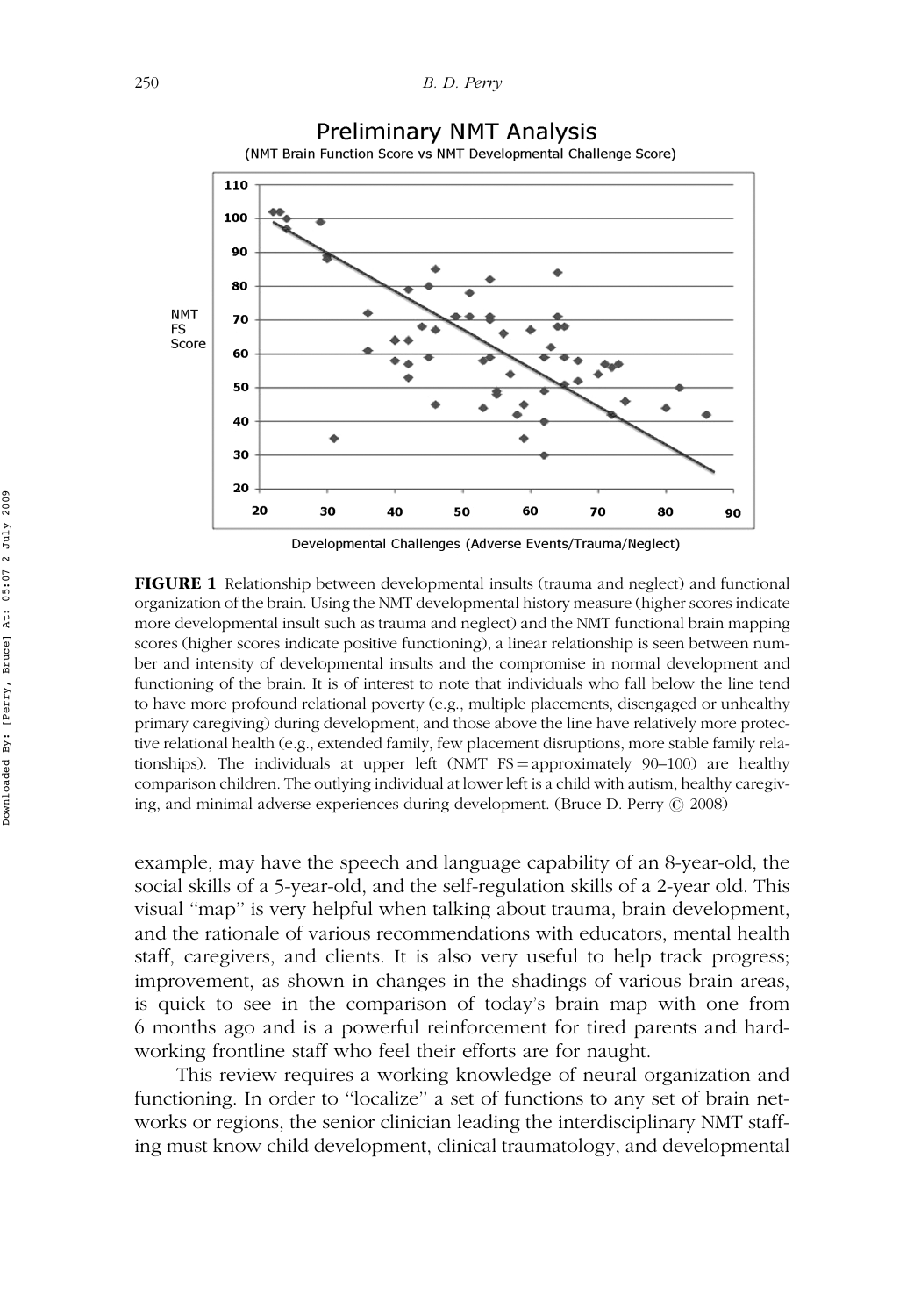

FIGURE 2 NMT functional brain ''map'': 6-year-old traumatized and neglected child vs. comparison child (normal development). This map is generated from an interdisciplinary staffing process examining the functional status of various brain-mediated functions. Each rectangle in the diagram indicates a brain function. Each rectangle is shaded to indicate functional status (see key above). Brain functions (e.g., regulation of heart rate: Brainstem; speech and language: CTX; attunement: Limbic) are ''localized'' to a brain region mediating the specific function (this oversimplification attempts to assign function to the brain region that is the final common mediator of the function with the knowledge that almost all brain functions are influenced and mediated by complex, trans-regional neural networks). This approximation allows a useful estimate of the developmental/functional status of the child's key functions, establishes the ''strengths and vulnerabilities'' of the child, and determines the starting point and nature of enrichment or therapeutic activities most likely to meet the child's specific needs.

neurosciences. At present, this is the major impediment in exporting the NMT approach: It requires a senior clinician to lead the process with a unique combination of clinical and preclinical skills.

#### NMT Interventions

The third major element of the NMT process is providing specific recommendations. The NMT ''mapping'' process helps determine a unique sequence of developmentally appropriate interventions and enrichments that can help the child reapproximate a more normal developmental trajectory. As outlined in brief below, these recommendations are made with various principles of neurobiology in mind; while many deficits may be present, the sequence in which these are addressed is important. The more the therapeutic process can replicate the normal sequential process of development, the more effective the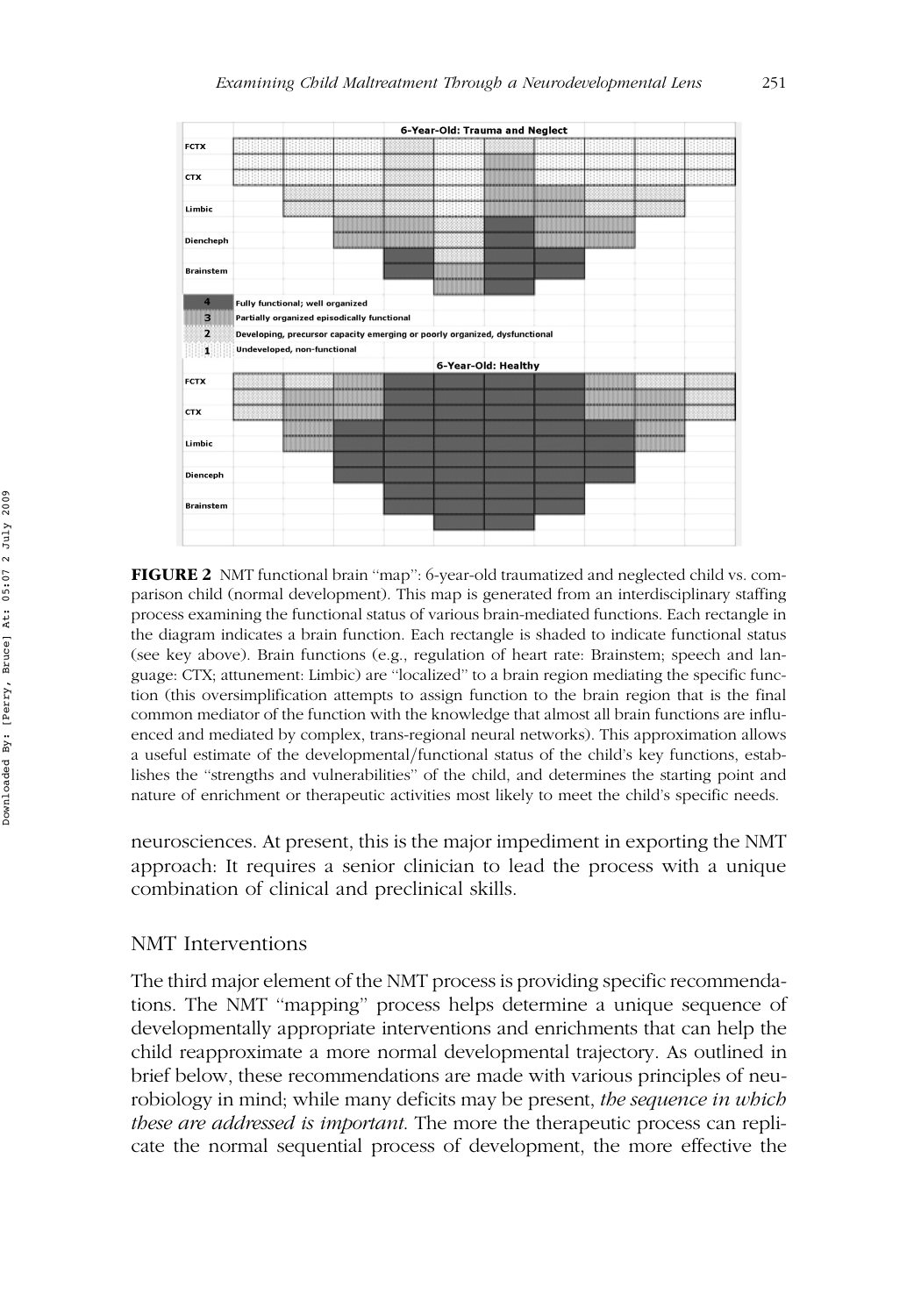interventions are (see Perry, 2006). Simply stated, the idea is to start with the lowest (in the brain) undeveloped/abnormally functioning set of problems and move sequentially up the brain as improvements are seen. This may involve initially focusing on a poorly organized brainstem/diencephalon and the related self-regulation, attention, arousal, and impulsivity by using any variety of patterned, repetitive somatosensory activities (which provide these brain areas with the patterned neural activation necessary for reorganization) such as music, movement, yoga (breathing), and drumming or therapeutic massage. Once there is improvement in self-regulation, the therapeutic work can move to more relational-related problems (limbic) using more traditional play or arts therapies; ultimately, once fundamental dyadic relational skills have improved, the therapeutic techniques can be more verbal and insight oriented (cortical) using any variety of cognitive-behavioral or psychodynamic approach. Further, the recommendations and enrichments are not limited to the conventional limits of ''mental health'' symptoms; issues in speech, learning, motor functioning, and social functioning are all addressed as part of a comprehensive, more holistic approach to the child and her or his family.

Patterned, repetitive activities shape the brain in patterned ways, while chaotic experiences create chaotic dysfunctional organization. Therapeutic activities, then, are most effective when implemented with focused repetition targeting the neural systems one wishes to modify. One cannot change a neural system without activating it; one cannot learn how to write by watching a DVD on how to write—one has to hold the pencil, make the movements, and practice and master the skill. The NMT assessment and functional mapping allow targeted therapeutic efforts in the neural systems that mediate the child's specific symptom array. When symptoms related to the persisting ''fear'' response (common in maltreated children) are addressed, therefore, remembering that these first arise in the brainstem and then move through the brain up to the cortex, the first step in therapeutic work is brainstem regulation. The child may also have a host of cortically mediated symptoms such as self-esteem problems, guilt, and shame. The most effective intervention process would be to first address and improve self-regulation, anxiety, and impulsivity before these cognitive problems become the focus of therapy.

A key component of the NMT recommendations relates to the child's current relational milieu. A primary finding of our clinical work (and many other researchers; see above) is that the relational environment of the child is the major mediator of therapeutic experiences. Children with relational stability and multiple positive, healthy adults invested in their lives improve; children with multiple transitions, chaotic and unpredictable family relationships, and relational poverty do not improve even when provided with the best ''evidence-based'' therapies. A simple metric, the NMT relational health index, scores the number and quality of relational supports capable of providing the safe, nurturing, and attuned environment in which the recommended therapeutic, educational, and enrichment activities are to be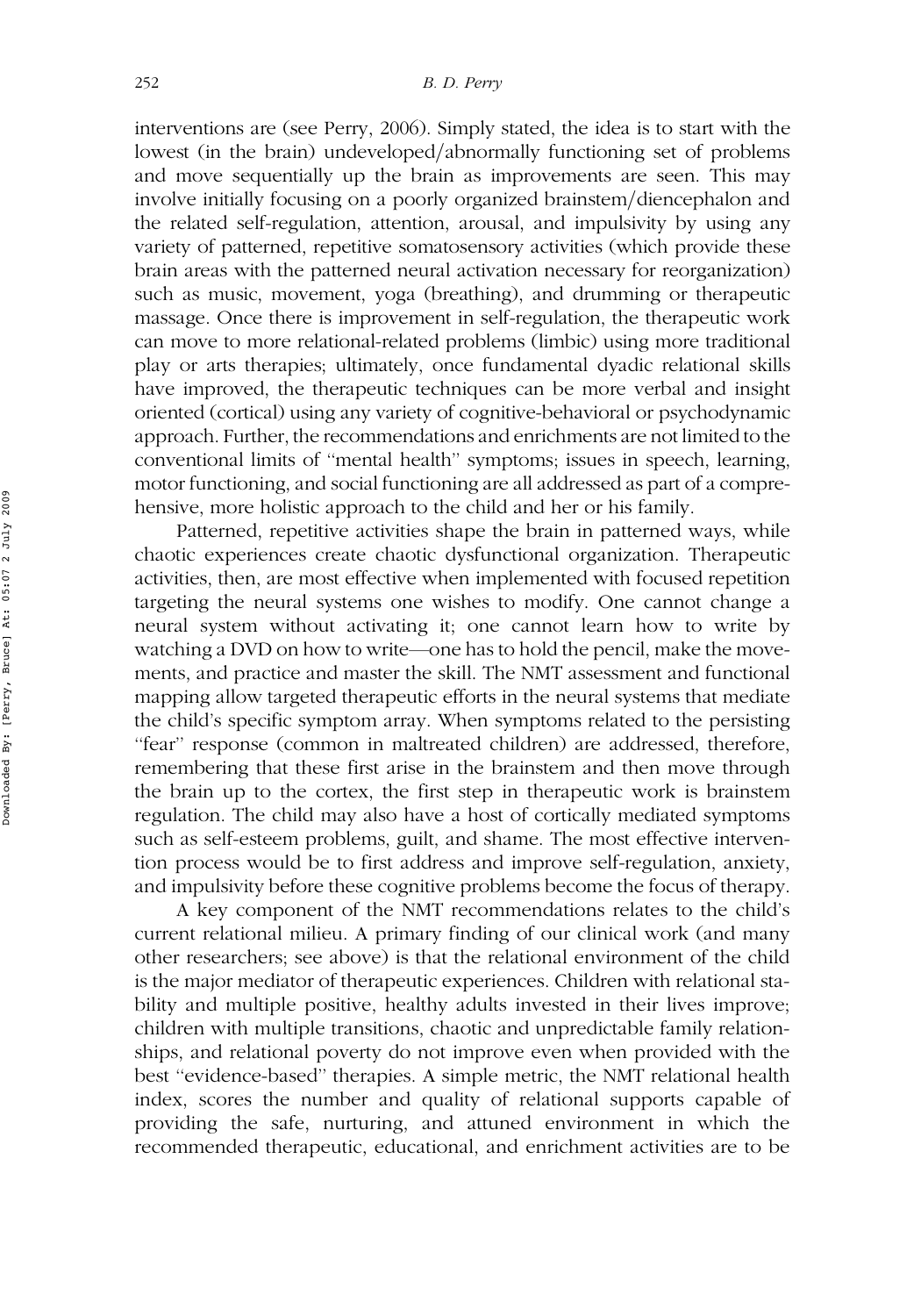provided. In many cases, these children's caregivers or parents have similar developmental traumas, loss, or neglect; we can generate a similar ''map'' for the key members of the child's relational network with the goal of identifying the strengths and vulnerabilities of the adults who will be involved in helping the child. Recommendations for co-therapeutic activities where parent and child can engage and receive mutually beneficial services are common. In some cases, the specific interventions required to help the child are obvious, but the relational environment is so chaotic, and so relationally impoverished or impermanent (e.g., foster care), that the recommended interventions are impossible and the ultimate outcomes poor.

## FUTURE DIRECTIONS

Awareness of key principles of neuroscience and neurodevelopment can improve practice, programs, and policy in child maltreatment. A key challenge is translating the emerging concepts into practical improvements in our clinical systems and in our therapeutic approach. A first and very important step is increasing capacity. Not enough parents, teachers, therapists, judges, or physicians know enough about child development or the basics of brain organization and function. Simply increasing awareness of the key principles of development and brain function would, over time, lead to innovations and improved outcomes; oddly enough, even though neurodevelopmental principles impact all child-related disciplines, we rarely teach the core concepts and facts of neurodevelopment to our trainees in education, social work, medicine, law, pediatrics, psychology, and psychiatry.

An additional step is to continue to develop and study the impact of interventions that begin to incorporate some of the plausible clinical implications of these principles (e.g., massage, yoga, EMDR, music and movement). While funding for research in ''alternative'' interventions is difficult to obtain, federal and philanthropic funders should be educated about the neurobiological plausibility of some seemingly ''fringe'' interventions and encouraged to fund clinical trials; if these interventions are proven to be effective, they could be included in conventional mental health reimbursement models.

While in its "infancy," we believe that the NMT, as well as other neurobiologically informed, developmentally sensitive clinical approaches, offers much promise. We continue to learn and remain hopeful that this approach will help us better understand and heal maltreated children.

## REFERENCES

Altemeier, W., O'Connor, S. M., Sherrod, K. B., & Vietze, P. M. (1985). Prospective study of antecedents for nonorganic failure to thrive. Journal of Pediatrics, 106, 360–365.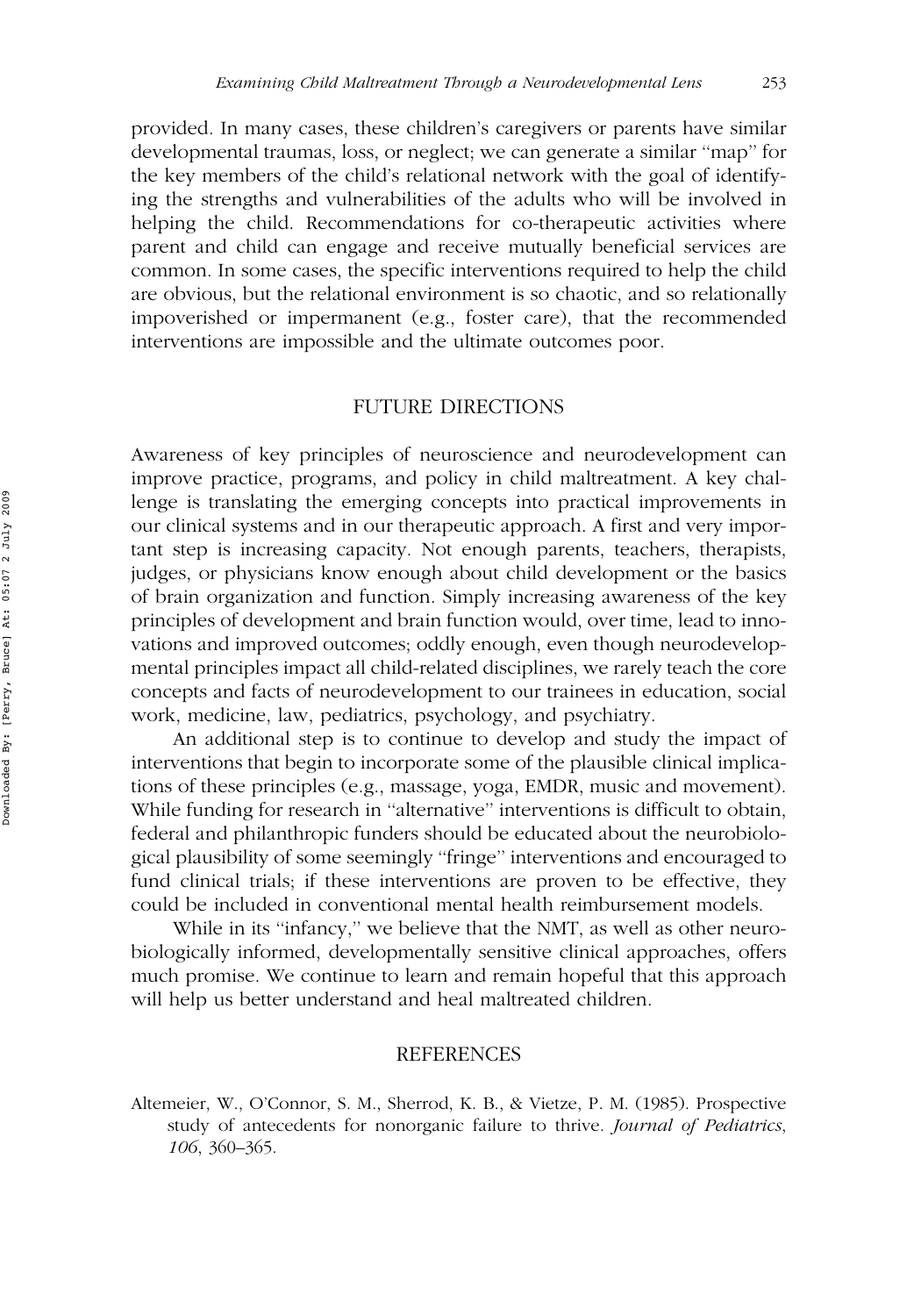- Anda, R. F., Felitti, R. F., Walker, J., Whitfield, C., Bremner, D. J., Perry, B. D., et al. (2006). The enduring effects of childhood abuse and related experiences: A convergence of evidence from neurobiology and epidemiology. European Archives of Psychiatric and Clinical Neuroscience, 256, 174–186.
- Barfield, S., Gaskill, R., Dobson, C., & Perry, B. D. (2009). Implementing the neurosequential model of therapeutics (NMT) with filial therapy in a therapeutic preschool setting: Implications for work with children with serious emotional disturbance. Manuscript submitted for publication.
- Belsky, J., Jaffee, S. R., Sligo, J., Woodward, L., & Silva, P. A. (2005). Intergenerational transmission of warm-sensitive-stimulating parenting: A prospective study of mothers and fathers of 3 year olds. Child Development, 76, 384–396.
- Benoit, D., Zeanah, C. H., & Barton, M. (1989). Maternal attachment disturbances and failure to thrive. Infant Mental Health Journal, 10, 185–202.
- Bremner, J. D., & Vermetten, E. (2001). Stress and development: Behavioral and biological consequences. Development and Psychopathology, 13, 473–489.
- Caliso, J. A., & Milner, J. S. (1992). Childhood history of abuse and child abuse screening. Child Abuse and Neglect, 16, 647–659.
- Chan, Y. (1994). Parenting stress and social support of mothers who physically abuse their children in Hong Kong. Child Abuse and Neglect, 18, 261–269.
- Chiao, J. Y., Iidaka, T., Gordon, H. L., Nogawa, J., Bar, M., Aminoff, E., et al. (2008). Cultural specificity in amygdala response to fear faces. Journal of Cognitive Neuroscience, 20, 2167–2174.
- Coohey, C. (1996). Child maltreatment: Testing the social isolation hypothesis. Child Abuse and Neglect, 20, 241–251.
- Crnic, K., Greenberg, N., Robinson, N., & Ragozin, A. (1984). Maternal stress and social supports: Effects on the mother-infant relationship from birth to eigheen months. American Journal of Orhospychiatry, 52, 550–557.
- Egeland, B., Jacobvitz, D., & Sroufe, L. A. (1988). Breaking the cycle of abuse. Child Development, 59, 1080–1088.
- Fitzpatrick, K. M., & Boldizar, J. P. (1993). The prevalence and consequences of exposure to violence among African American youth. *Journal of the American* Academy of Child and Adolescent Psychiatry, 32, 424–430.
- Fowler, J. H., & Christakis, N. A. (2008). Dynamic spread of happiness in a large social network: Longitudinal analysis over 20 years in the Framingham Heart Study. British Medical Journal, 337, a2338.
- Gaudin, J., Polansky, N., Kilpatrick, N., & Shilton, P. (1993). Loneliness, depression, stress, and social support in neglectful homes. American Journal of Orthopsychiatry, 63, 597–605.
- Gorman, J., Leifer, M., & Grossman, G. (1993). Nonorganic failure to thrive: Maternal history and current maternal functioning. Journal of Clinical Child Psychology, 22, 327–337.
- Graham-Berman, S. A., & Levendosky, A. A. (1998). Traumatic stress symptoms in children of battered women. Journal of Interpersonal Violence, 13, 111-128.
- Hashima, P., & Amato, P. (1994). Poverty, social support, and parental behavior. Child Development, 65, 394–403.
- Malinosky-Rummell, R., & Hansen, D. J. (1993). Long-term consequences of childhood physical abuse. Psychological Bulletin, 114, 68–79.